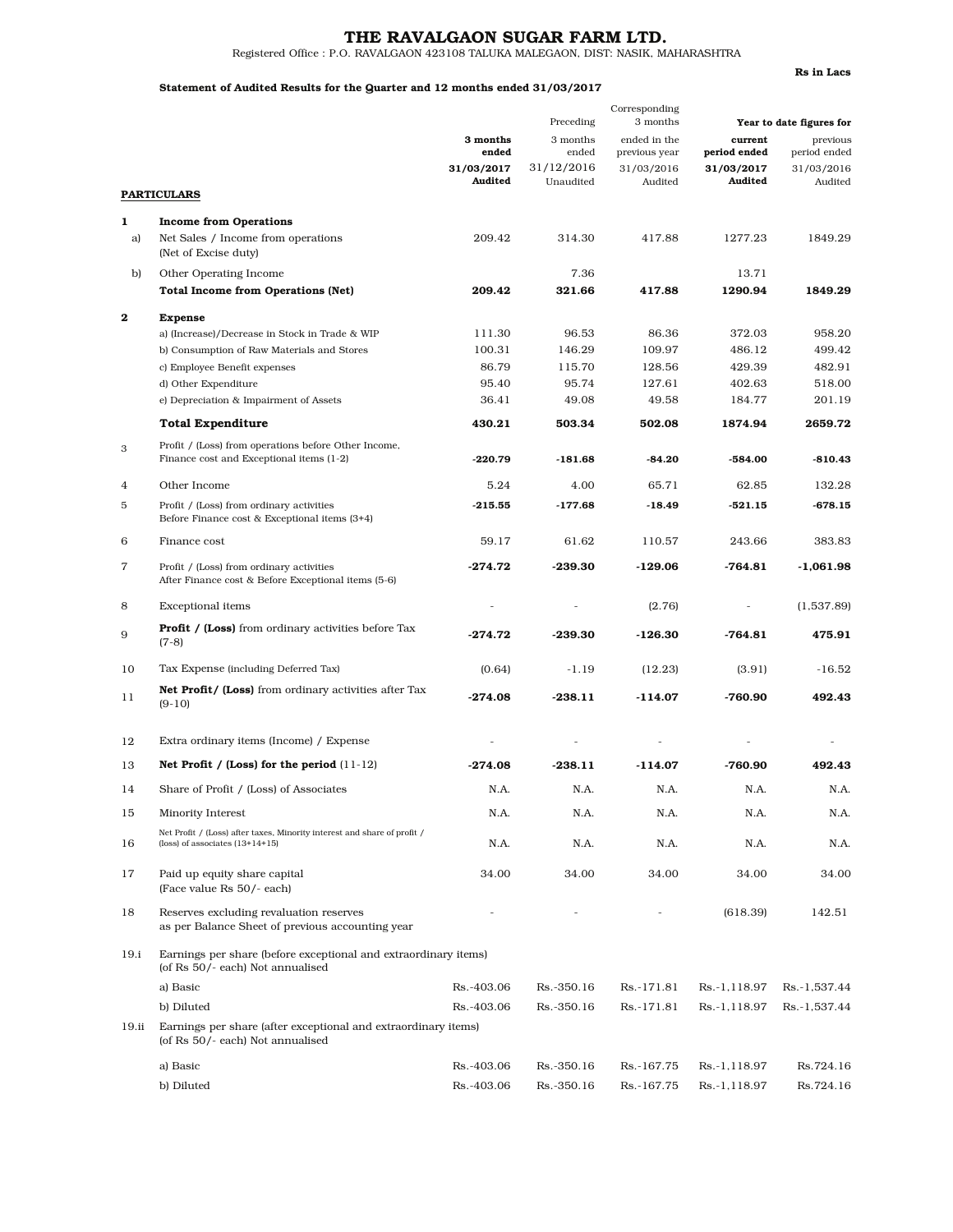### THE RAVALGAON SUGAR FARM LTD.

Registered Office : P.O. RAVALGAON 423108 TALUKA MALEGAON, DIST: NASIK, MAHARASHTRA

#### Statement of Audited Results for the Quarter and 12 months ended 31/03/2017

Rs in Lacs

|    |                                                                                                                                                                                                                           | Preceding                             |                             | Corresponding<br>3 months           | Year to date figures for                |                                          |
|----|---------------------------------------------------------------------------------------------------------------------------------------------------------------------------------------------------------------------------|---------------------------------------|-----------------------------|-------------------------------------|-----------------------------------------|------------------------------------------|
|    |                                                                                                                                                                                                                           | 3 months<br>ended                     | 3 months<br>ended           | ended in the<br>previous year       | current<br>period ended                 | previous<br>period ended                 |
|    |                                                                                                                                                                                                                           | 31/03/2017                            | 31/12/2016                  | 31/03/2016                          | 31/03/2017                              | 31/03/2016                               |
|    | <b>PARTICULARS</b>                                                                                                                                                                                                        | Audited                               | Unaudited                   | Audited                             | Audited                                 | Audited                                  |
|    |                                                                                                                                                                                                                           |                                       |                             |                                     |                                         |                                          |
| ◬  | <b>Particulars of Shareholding</b>                                                                                                                                                                                        |                                       |                             |                                     |                                         |                                          |
| 1) | Public Shareholding<br>Number of shares<br>Percentage of shareholding                                                                                                                                                     | 31,753<br>46.70%                      | 31,753<br>46.70%            | 31,753<br>46.70%                    | 31,753<br>46.70%                        | 31,753<br>46.70%                         |
|    |                                                                                                                                                                                                                           |                                       |                             |                                     |                                         |                                          |
| 2) | Promoters and Promoter group Shareholding<br>a) Shares Pledged / Encumbered                                                                                                                                               |                                       |                             |                                     |                                         |                                          |
|    | Number of shares                                                                                                                                                                                                          | Nil                                   | Nil                         | Nil                                 | Nil                                     | Nil                                      |
|    | Percentage of Promoters' Shareholding                                                                                                                                                                                     | Nil                                   | Nil                         | Nil                                 | Nil                                     | Nil                                      |
|    | (as a % of the total shareholding of Promoter and Promoter group)                                                                                                                                                         |                                       |                             |                                     |                                         |                                          |
|    | Percentage of Promoters' Shareholding<br>(as a % of the total share capital of the Company)                                                                                                                               | Nil                                   | Nil                         | Nil                                 | Nil                                     | Nil                                      |
|    | b) Non-encumbered                                                                                                                                                                                                         |                                       |                             |                                     |                                         |                                          |
|    | Number of shares                                                                                                                                                                                                          | 36,247                                | 36,247                      | 36,247                              | 36,247                                  | 36,247                                   |
|    | Percentage to Promoters' shareholding<br>(as a % of the total shareholding of Promoter and Promoter group)                                                                                                                | 100.00%                               | 100.00%                     | 100.00%                             | 100.00%                                 | 100.00%                                  |
|    | Percentage of Promoters' Shareholding<br>(as a % of the total share capital of the Company)                                                                                                                               | 53.30%                                | 53.30%                      | 53.30%                              | 53.30%                                  | 53.30%                                   |
| 1) | Segmentwise Results for the Quarter and 12 months ended 31/03/2017<br><b>Segment Revenue</b> (Including Other Income)<br>a) Sugar<br>b) Confectionery<br>Less: Inter Segment Revenue<br>Net Sales/ Income from Operations | 212.84<br>212.84                      | 21.22<br>303.50<br>324.72   | 203.89<br>334.12<br>56.91<br>481.10 | 249.14<br>1,175.68<br>96.52<br>1,328.30 | 845.95<br>1,319.04<br>198.49<br>1,966.50 |
| 2) | Segment Results Profit (+)/Loss (-)<br>before Tax and Interest                                                                                                                                                            |                                       |                             |                                     |                                         |                                          |
|    | a) Sugar                                                                                                                                                                                                                  | $-56.10$                              | $-89.17$                    | 36.76                               | $-166.33$                               | $-434.39$                                |
|    | b) Confectionery                                                                                                                                                                                                          | $-111.70$                             | $-38.08$                    | 10.82                               | $-161.33$                               | 42.36                                    |
|    | Total                                                                                                                                                                                                                     | $-167.80$                             | $-127.25$                   | 47.58                               | $-327.66$                               | $-392.03$                                |
|    | Less: Unallocated Expenses - Net                                                                                                                                                                                          | 47.75                                 | 50.43                       | 66.07                               | 193.49                                  | 286.12                                   |
|    | Less: Interest & Finance Charges                                                                                                                                                                                          | 59.17                                 | 61.62                       | 110.57                              | 243.66                                  | 383.83                                   |
|    | Less Exceptional Item                                                                                                                                                                                                     |                                       |                             | (2.76)                              |                                         | (1,537.89)                               |
|    | Profit / (Loss) before Tax                                                                                                                                                                                                | $-274.72$                             | -239.30                     | $-126.30$                           | -764.81                                 | 475.91                                   |
|    | Tax Expenses (including Deferred Tax)                                                                                                                                                                                     | $-0.64$                               | $-1.19$                     | $-12.23$                            | $-3.91$                                 | $-16.52$                                 |
|    | Profit / (Loss) after Tax                                                                                                                                                                                                 | -274.08                               | -238.11                     | -114.07                             | -760.90                                 | 492.43                                   |
|    | Extra Ordinary Item<br>Net Profit / (Loss)                                                                                                                                                                                | $\overline{\phantom{a}}$<br>$-274.08$ | $\overline{a}$<br>$-238.11$ | -114.07                             | -760.90                                 | 492.43                                   |
| 3) |                                                                                                                                                                                                                           |                                       |                             |                                     |                                         |                                          |
|    | <b>Net Capital Employed</b><br>(Segment Assets - Segment Liabilities)                                                                                                                                                     |                                       |                             |                                     |                                         |                                          |
|    | a) Sugar                                                                                                                                                                                                                  | 992.52                                | 1,042.04                    | 1,305.05                            | 992.52                                  | 1,305.05                                 |
|    | b) Confectionery                                                                                                                                                                                                          | $-30.14$                              | 72.36                       | 138.29                              | $-30.14$                                | 138.29                                   |
|    | c) Others                                                                                                                                                                                                                 | 897.40                                | 989.16                      | 1133.01                             | 897.40                                  | 1133.01                                  |
|    | Total                                                                                                                                                                                                                     | 1,859.78                              | 2,103.56                    | 2,576.35                            | 1859.78                                 | 2576.35                                  |

#### Notes

 $\Rightarrow$ The above results have been reviewed by the Audit Committee and taken on record by the Board of Directors at it's meeting held on 16-May-2017 .

 $\Rightarrow$ During the quarter ended 31-March-2017, no investor complaints were received and no complaint was pending at the beginning and at the end of the period.

 $\Rightarrow$ Due to economical constraints and lack of availability of harvesting labour, the company didi not run sugar manufacturing operations during the financial year.

 $\Rightarrow$ Figures for the earlier period / year have been regrouped and restated wherever necessary.